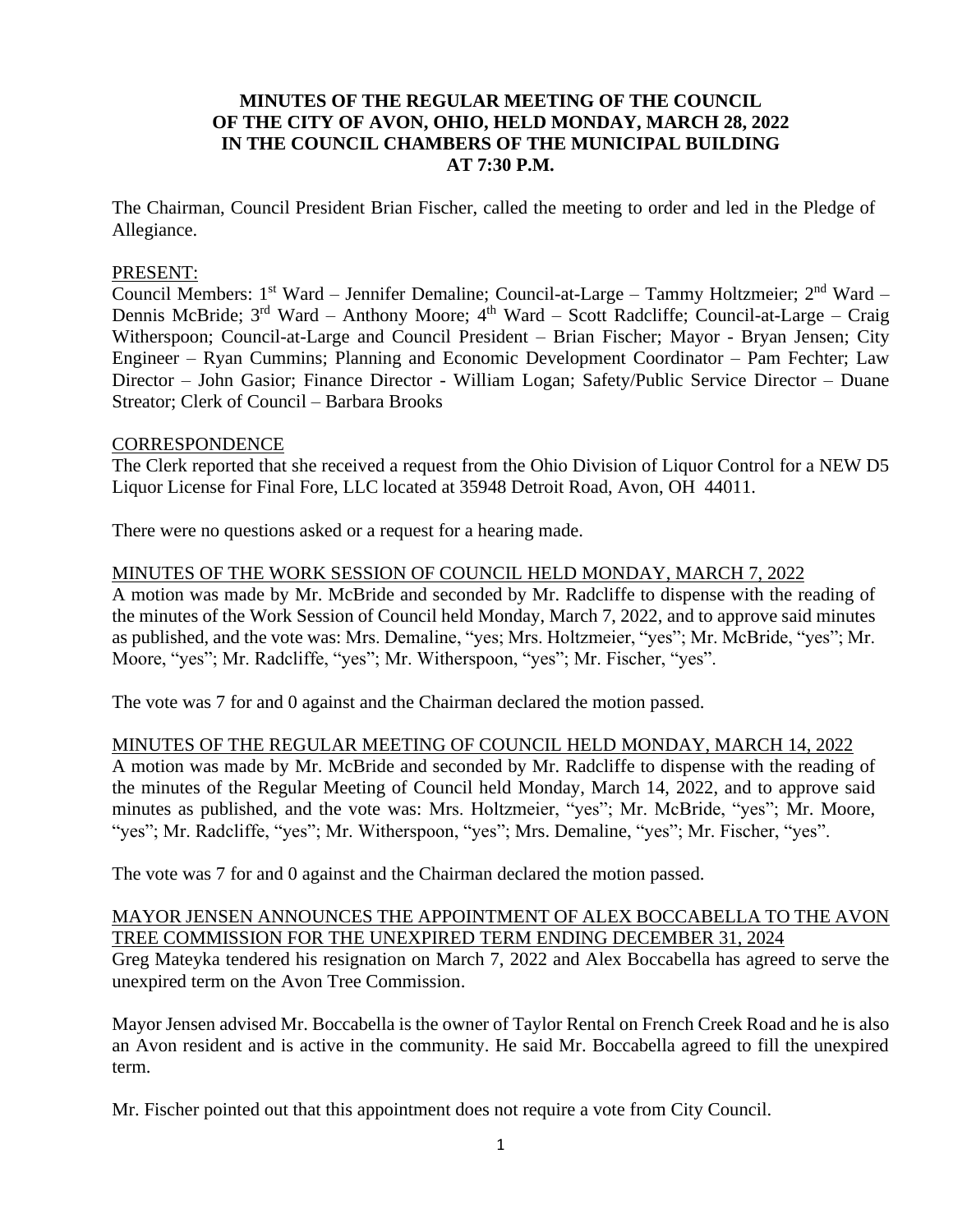ORDINANCE NO. 29-22 – TO AMEND ORDINANCE NO. 38-10 TO EXTEND THE EXEMPTION FROM TAXATION OF IMPROVEMENTS PROVIDED FOR BY OHIO REVISED CODE SECTION 5709.40 FOR CERTAIN PARCELS COMPRISING THE CITY'S TAX INCREMENT FINANCING AGREEMENT NO. 6/7, PURSUANT TO OHIO REVISED CODE SECTION 5709.51 The Clerk read Ordinance No. 29-22 by title only, entitled:

# **AN ORDINANCE TO AMEND ORDINANCE NO. 38-10 TO EXTEND THE EXEMPTION FROM TAXATION OF IMPROVEMENTS PROVIDED FOR BY OHIO REVISED CODE SECTION 5709.40 FOR CERTAIN PARCELS COMPRISING THE CITY'S TAX INCREMENT FINANCING AGREEMENT NO. 6/7, PURSUANT TO OHIO REVISED CODE SECTION 5709.51 AND DECLARING AN EMERGENCY**

A motion was made by Mr. McBride and seconded by Mr. Moore to suspend the rules and act on Ordinance No. 29-22, and the vote was: Mr. McBride, "yes"; Mr. Moore, "yes"; Mr. Radcliffe, "yes"; Mr. Witherspoon, "yes"; Mrs. Demaline, "yes"; Mrs. Holtzmeier, "yes"; Mr. Fischer, "yes".

The vote was 7 for and 0 against and the Chairman declared the motion passed.

A motion was made by Mr. McBride and seconded by Mr. Moore to adopt Ordinance No. 29-22, and the vote was: Mr. Moore, "yes"; Mr. Radcliffe, "yes"; Mr. Witherspoon, "yes"; Mrs. Demaline, "yes"; Mrs. Holtzmeier, "yes"; Mr. McBride, "yes"; Mr. Fischer, "yes".

The vote was 7 for and 0 against and the Chairman declared the motion passed.

ORDINANCE NO. 36-22 – GRANTING A SPECIAL USE PERMIT TO AVON PLAZA, LLC TO ALLOW THEIR TENANT, DJ STEAKBURGERS, LLC (dba FREDDY'S FROZEN CUSTARD & STEAKBURGERS), TO CONSTRUCT A 386 SQ. FT. CONCRETE PATIO/OUTDOOR SEATING AREA ON PROPERTY LOCATED AT 35815 CHESTER ROAD The Clerk read Ordinance No. 36-22 by title only, entitled:

### **AN ORDINANCE GRANTING A SPECIAL USE PERMIT TO AVON PLAZA, LLC TO ALLOW THEIR TENANT, DJ STEAKBURGERS, LLC (dba FREDDY'S FROZEN CUSTARD & STEAKBURGERS), TO CONSTRUCT A 386 SQ. FT. CONCRETE PATIO/OUTDOOR SEATING AREA ON PROPERTY LOCATED AT 35815 CHESTER ROAD AND DECLARING AN EMERGENCY**

A motion was made by Mr. McBride and seconded by Mr. Moore to suspend the rules and act on Ordinance No. 36-22, and the vote was: Mr. Radcliffe, "yes"; Mr. Witherspoon, "yes"; Mrs. Demaline, "yes"; Mrs. Holtzmeier, "yes"; Mr. McBride, "yes"; Mr. Moore, "yes"; Mr. Fischer, "yes".

The vote was 7 for and 0 against and the Chairman declared the motion passed.

A motion was made by Mr. McBride and seconded by Mr. Moore to adopt Ordinance No. 36-22, and the vote was: Mr. Witherspoon, "yes"; Mrs. Demaline, "yes"; Mrs. Holtzmeier, "yes"; Mr. McBride, "yes"; Mr. Moore, "yes"; Mr. Radcliffe, "yes"; Mr. Fischer, "yes".

The vote was 7 for and 0 against and the Chairman declared the motion passed.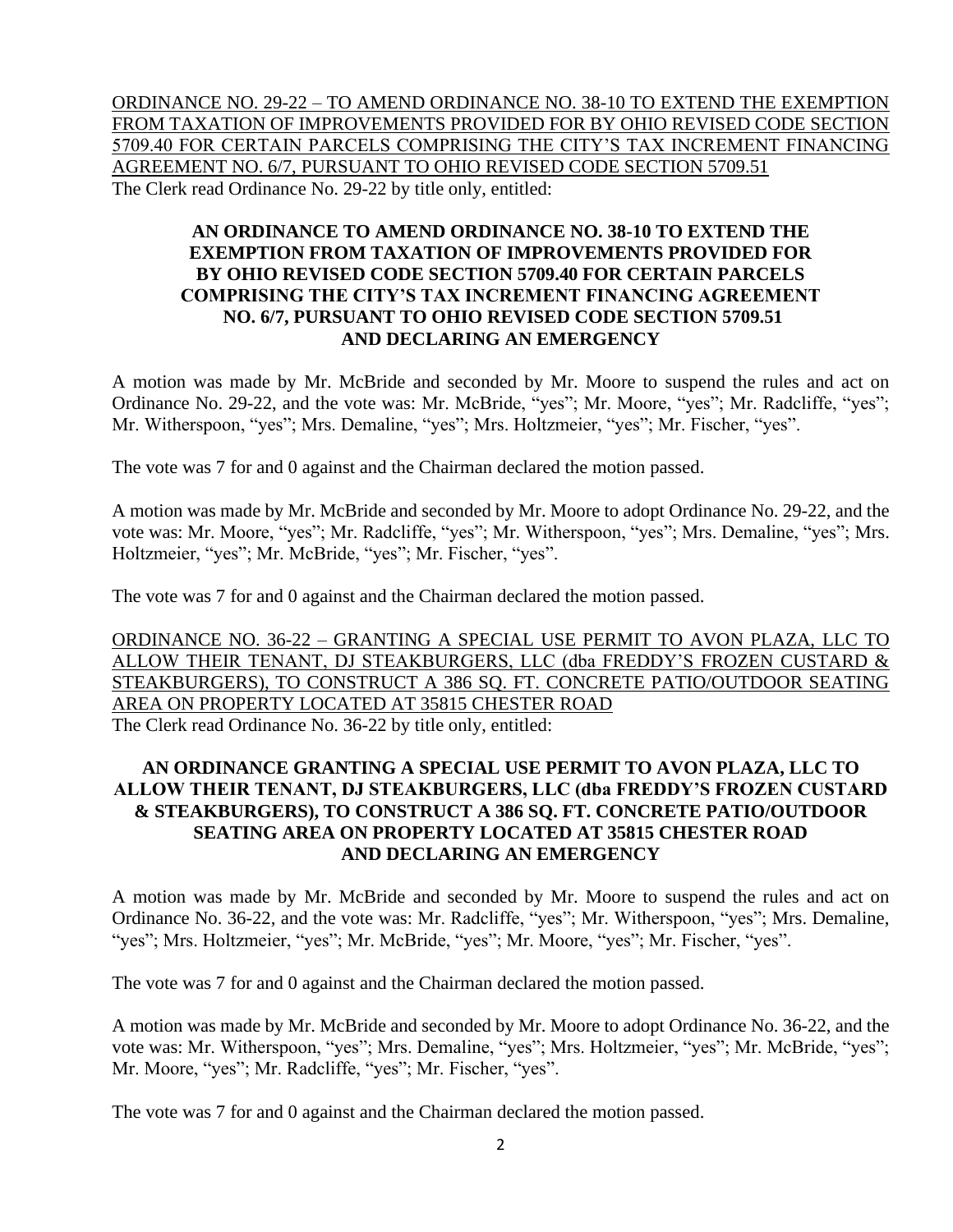# ORDINANCE NO. 37-22 – GRANTING A SPECIAL USE PERMIT TO BENCHMARK AVON, LLC TO ALLOW THEIR TENANT, CITY BARBEQUE, LLC TO CONSTRUCT A 598 SQ. FT. CONCRETE PATIO/OUTDOOR SEATING AREA ON PROPERTY LOCATED AT 35495 CHESTER ROAD

The Clerk read Ordinance No. 37-22 by title only, entitled:

## **AN ORDINANCE GRANTING A SPECIAL USE PERMIT TO BENCHMARK AVON, LLC TO ALLOW THEIR TENANT, CITY BARBEQUE, LLC TO CONSTRUCT A 598 SQ. FT. CONCRETE PATIO/OUTDOOR SEATING AREA ON PROPERTY LOCATED AT 35495 CHESER ROAD AND DECLARING AN EMERGENCY**

A motion was made by Mr. McBride and seconded by Mr. Radcliffe to suspend the rules and act on Ordinance No. 37-22, and the vote was: Mrs. Demaline, "yes"; Mrs. Holtzmeier, "yes"; Mr. McBride, "yes"; Mr. Moore, "yes"; Mr. Radcliffe, "yes"; Mr. Witherspoon, "yes"; Mr. Fischer, "yes".

The vote was 7 for and 0 against and the Chairman declared the motion passed.

A motion was made by Mr. McBride and seconded by Mr. Moore to adopt Ordinance No. 37-22, and the vote was: Mrs. Holtzmeier, "yes"; Mr. McBride, "yes"; Mr. Moore, "yes"; Mr. Radcliffe, "yes"; Mr. Witherspoon, "yes"; Mrs. Demaline, "yes"; Mr. Fischer, "yes".

The vote was 7 for and 0 against and the Chairman declared the motion passed.

ORDINANCE NO. 38-22 – TO AMEND THE SPECIAL USE PERMIT GRANTED TO THE AVON LOCAL SCHOOL DISTRICT TO ALLOW FOR THE CONSTRUCTION OF THREE (3) ADDITIONAL TENNIS COURTS, THREE (3) NEW PICKLE BALL COURTS AND LIGHTING LOCATED ON THE AVON HIGH SCHOOL CAMPUS AT 37545 DETROIT ROAD The Clerk read Ordinance No. 38-22 by title only, entitled:

# **AN ORDINANCE TO AMEND THE SPECIAL USE PERMIT GRANTED TO THE AVON LOCAL SCHOOL DISTRICT TO ALLOW FOR THE CONSTRUCTION OF THREE (3) ADDITIONAL TENNIS COURTS, THREE (3) NEW PICKLE BALL COURTS AND LIGHTING LOCATED ON THE AVON HIGH SCHOOL CAMPUS AT 37545 DETROIT ROAD AND DECLARING AN EMERGENCY**

A motion was made by Mr. McBride and seconded by Mr. Moore to suspend the rules and act on Ordinance No. 38-22, and the vote was: Mr. McBride, "yes"; Mr. Moore, "yes"; Mr. Radcliffe, "yes"; Mr. Witherspoon, "yes"; Mrs. Demaline, "yes"; Mrs. Holtzmeier, "yes"; Mr. Fischer, "yes".

The vote was 7 for and 0 against and the Chairman declared the motion passed.

A motion was made by Mr. McBride and seconded by Mr. Moore to adopt Ordinance No. 38-22, and the discussion was:

Mayor Jensen advised he is requesting that the amount the City would spend be increased by \$75,000 to add two more pickle ball courts. He said Mr. Fishleigh and he spoke to see if the contractor could add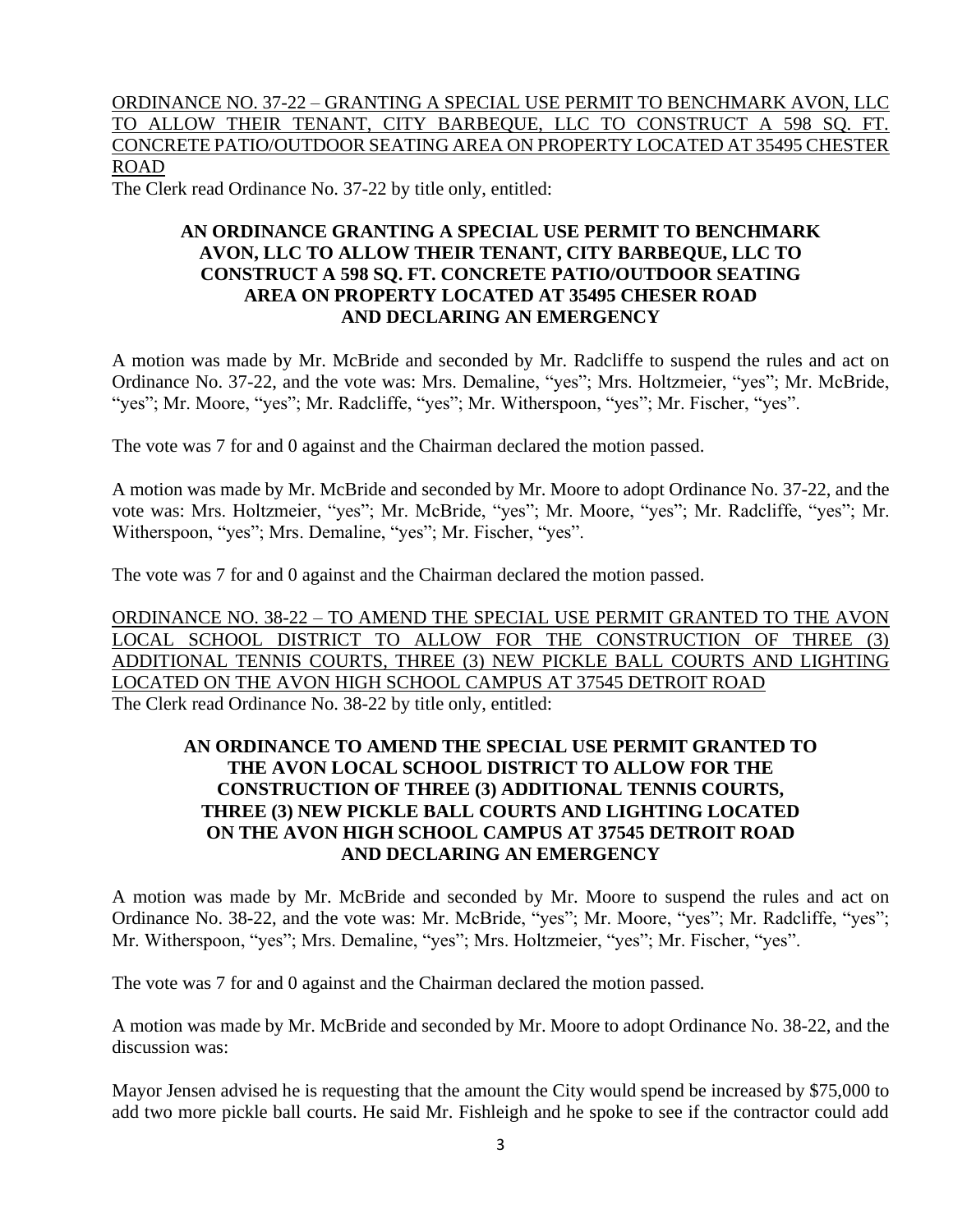two more pickle ball courts for a total of five dedicated pickle ball courts. Mayor Jensen stated that the Schools have agreed to have two of the tennis courts be dual purpose for both tennis and pickle ball. He advised this will allow for pickle ball tournaments if needed and pickle ball is becoming a desired sport of choice for the senior citizen population. Mayor Jensen said the City of Westlake added some pickle ball courts and because of the popularity of pickle ball, they do not have enough courts to accommodate all the people wanting to use them, and he felt adding these additional courts would put Avon ahead of the demand. Mayor Jensen reminded Council that the Schools have agreed to take care of all the maintenance and the lighting. He advised Mr. Fishleigh was also present tonight if Council had any additional questions. Mayor Jensen asked if Council was willing to amend the Ordinance to increase the "not to exceed" amount to \$325,000.

Mr. Logan confirmed that if an additional \$75,000 was added to the project cost that would make the "not to exceed" amount \$325,000.

Mayor Jensen advised they would still be using the same funding source and that would not be an issue.

Mr. Logan agreed and said it will come out of the Park Operating Fund.

Mr. Fischer asked Mr. Fishleigh if he had new site plans for Council.

Mr. Fishleigh of the Avon Local School District advised Mr. McBride asked at a previous meeting the distance from the courts to the residential properties regarding the lighting. He provided aerial plans that were displayed for City Council to see the distances from each light pole to the surrounding residential properties. Mr. Fishleigh clarified the shorter distances were to the neighboring residential property lines and the second distance is to the actual residential structure. He stated the lighting would be narrow beam LEDs and he does not believe they would have much impact on the neighborhood. Mr. Fishleigh said the addition of two more pickle ball courts would be north of the proposed three pickle ball courts. He advised there is a sidewalk on the eastern portion and that sidewalk will be extended all the way up and the pickle ball court area that they are proposing with five pickle ball courts will be separated by a small four-foot privacy fence. Mr. Fishleigh stated Ms. Harasimchuk, the Avon Recreation Coordinator, thought it would be a good idea to keep it all in one area and more accessible for residents.

Mr. McBride thanked Mr. Fishleigh for providing that aerial of the lighting distances to the neighboring residential properties. He advised that was probably more detailed than he needed to see, but he did not know what was in that back corner.

Mrs. Demaline said she mentioned it at the last meeting, but for the City to invest what was \$250,000 and is now being proposed as \$325,000; she inquired if they are intending to have a user agreement between the Schools and the City.

Mr. Fishleigh advised he could only speak for the Schools, but they have other informal agreements between the City and the Schools. He said the School offers up the gym space and they work very well with Ms. Harasimchuk. Mr. Fishleigh stated they might want to consider something more permanent should he or Ms. Harasimchuk leave their respective positions. He advised as a School District they would be open to having a more formal agreement in place, but they do have other interactions between the City Parks Department and the Schools as the City Parks Department maintains the Early Learning Center softball field and the School offers gym space in return.

Mrs. Demaline asked Mayor Jensen if the City intends to put together an agreement with the Schools.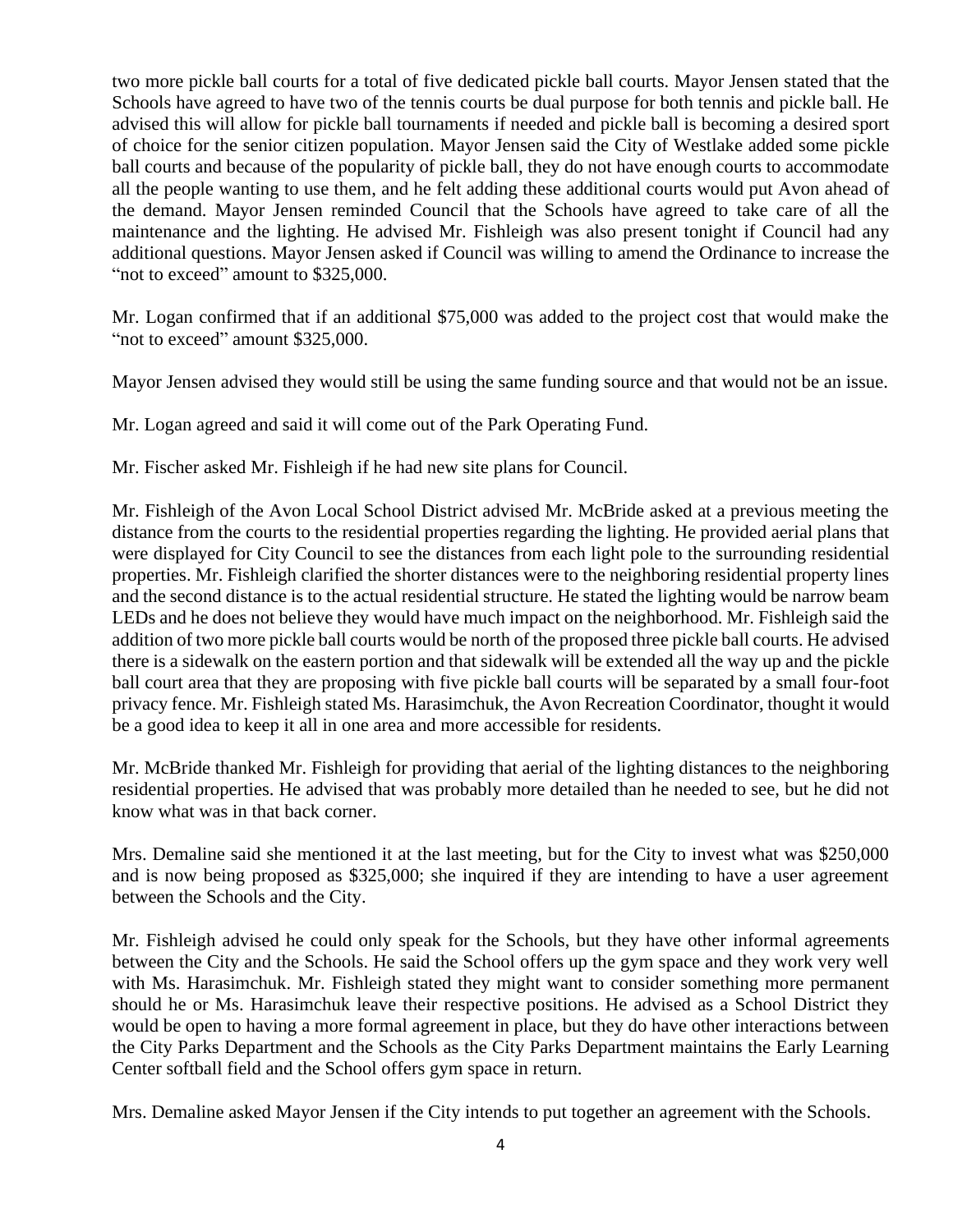Mayor Jensen advised the only thing he was going to ask the School District was to confirm the courts are public courts to which Mr. Fishleigh confirmed that to be true. He asked if there was any limitation on the tennis courts at this point or if there ever has been. Mayor Jensen said he knows that for the indoor recreational areas, the school can lock the buildings.

Mr. Gasior advised the City does not have any written agreement for any of the ballfields or tennis courts or anything like that with the Schools. He said maybe it was something they should consider looking into down the road. Mr. Gasior stated for purposes of this Ordinance he suggests they add an item No. 1 under Section 2 that would state that the School agrees to maintain the courts, the lighting and the parking areas and item No. 2 that the Schools will not prohibit access to the courts or the to the parking areas for City sponsored activities at the courts. Mr. Gasior stated those two items would be added to Section 2 and then an amendment would be made in Section 3 to increase the contribution amount not to exceed \$325,000. He advised for purposes of trying to get this finalized tonight they could look down the road at a formal agreement if it becomes necessary. Mr. Gasior suggested they add those two items to the Ordinance so the City will definitely have access to the courts.

Mrs. Demaline advised she is certainly in favor of partnerships between the City and the Schools, but she thinks it is important to memorialize agreements because if Mr. Fishleigh were to leave or the position of Mayor were to change hands the City has a lot invested in this property that they do not own. She said she felt it is important that it be documented and have shared service agreements. Mrs. Demaline stated she hopes the Administration takes that into account.

Romolo Debottis of 37600 Detroit Road advised his property shares a pond with the School for stormwater drainage and as always it is a concern. He said he knows the Schools added an 85,000 square foot building, the Performing Arts Center, that was mostly on green space previously. Mr. Debottis stated and now they would be taking away green space to add a structure that needs drainage. He said again the concern is that there is an outdated pond on his property that had a study done on it a couple of years ago and the study said that the pond could not take on any more water and now they have added structures and pickle ball courts. Mr. Debottis advised he wanted to put on record that he has a concern for stormwater draining onto his property with an outdated pond.

Mayor Jensen advised Mr. Fishleigh has agreed to let the City Engineer look at what the Schools Engineer has determined regarding the additions and make suggestions for adjustments if any.

Mr. Cummins advised with the previous building improvements on the site, they did enlargements to the existing pond that is directly adjacent to the tennis/pickle ball area. He said as Mayor Jensen noted, the School stated they would be supplying revised calculations showing the revisions to the tennis/pickle ball area as far as stormwater management is concerned. Mr. Cummins advised they will look at those revisions and make sure that they meet City Code.

Mrs. Demaline inquired if the City is going to spend \$325,000 and do an initiative with recreation if this was something that typically would go to Committee before it comes to Council.

Mayor Jensen advised it does not necessarily have to as long as Council as a whole agrees to it. He said it could always be referred back to Committee if there are questions or objections.

Mrs. Demaline advised she was surprised this did not go to the Recreation Committee of Council or a Finance Committee of Council sooner. She said it seems like a great plan, but she does not know that it has been fully vetted and financially in the best interest.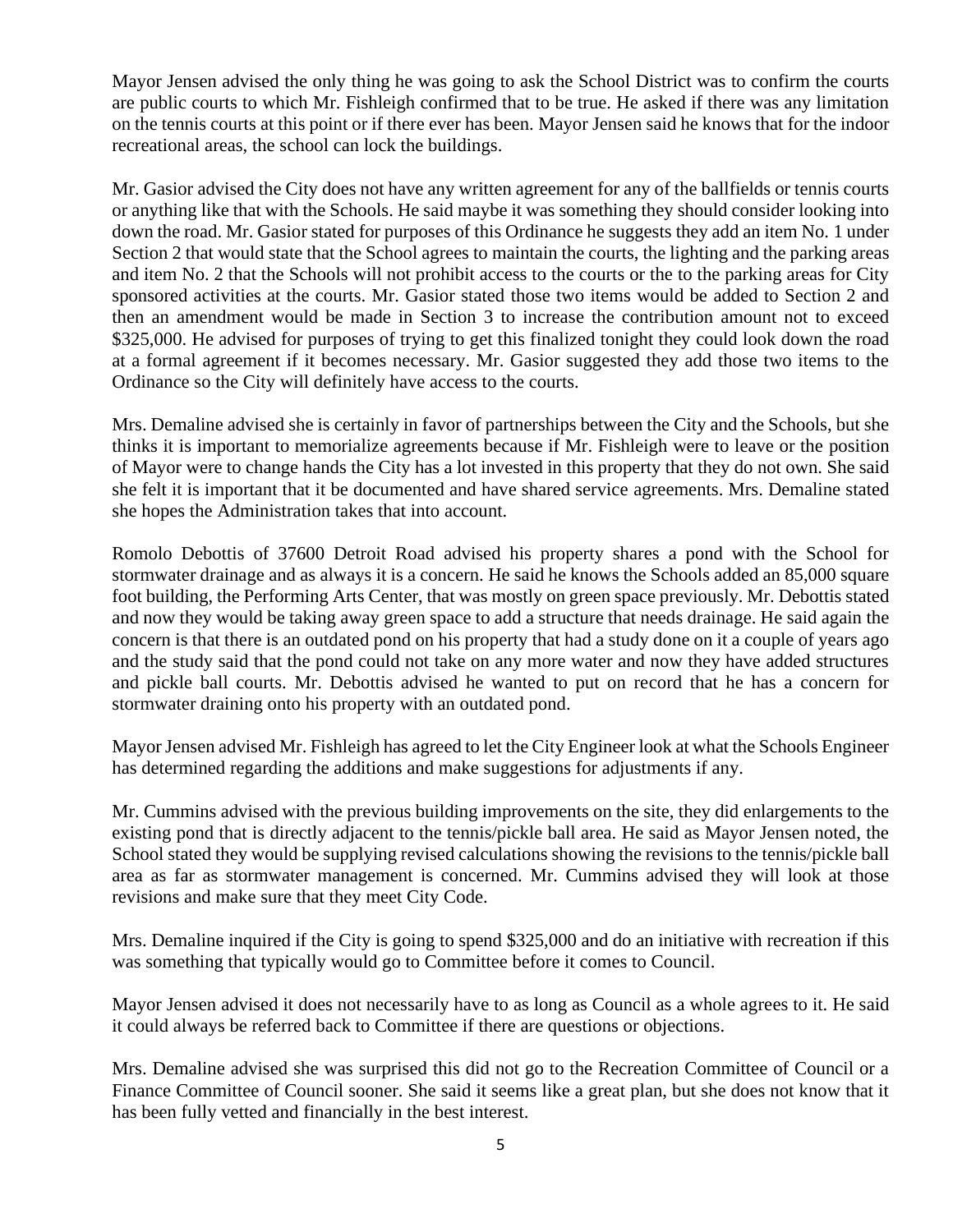The Clerk inquired if a motion to amend the Ordinance was necessary before adopting.

Mr. Gasior advised since it has not technically been read before tonight, the legislation can be revised. He said if this was the second reading or third reading then he would plan on the amendment. Mr. Gasior stated for the record, they were adding those 2 items mentioned as he read them, and they were also adding a revision to section three as Mr. Logan pointed out. He advised when Council votes, they were voting on it with those additions as discussed.

And the vote was: Mr. Moore, "yes"; Mr. Radcliffe, "yes"; Mr. Witherspoon, "yes"; Mrs. Demaline, "no"; Mrs. Holtzmeier, "yes"; Mr. McBride, "yes"; Mr. Fischer, "yes".

The vote was 6 for and 1 against and the Chairman declared the motion passed

ORDINANCE NO. 39-22 – GRANTING A SPECIAL USE PERMIT TO FIRST INTERSTATE PROPERTIES, LTD TO ALLOW THEIR TENANT, HAVONP, LLC (dba MEZQUITE) TO CONSTRUCT A 764 SQ. FT. CONCRETE PATIO/OUTDOOR SEATING AREA ON PROPERTY LOCATED AT 35846 DETROIT ROAD The Clerk read Ordinance No. 39-22 by title only, entitled:

## **AN ORDINANCE GRANTING A SPECIAL USE PERMIT TO FIRST INTERSTATE PROPERTIES, LTD TO ALLOW THEIR TENANT, HAVONP, LLC (dba MEZQUITE) TO CONSTRUCT A 764 SQ. FT. CONCRETE PATIO/OUTDOOR SEATING AREA ON PROPERTY LOCATED AT 35846 DETROIT ROAD AND DECLARING AN EMERGENCY**

A motion was made by Mr. McBride and seconded by Mr. Moore to suspend the rules and act on Ordinance No. 39-22, and the vote was: Mr. Radcliffe, "yes"; Mr. Witherspoon, "yes"; Mrs. Demaline, "yes"; Mrs. Holtzmeier, "yes"; Mr. McBride, "yes"; Mr. Moore, "yes"; Mr. Fischer, "yes".

The vote was 7 for and 0 against and the Chairman declared the motion passed.

A motion was made by Mr. McBride and seconded by Mr. Moore to adopt Ordinance No. 39-22, and the vote was: Mr. Witherspoon, "yes"; Mrs. Demaline, "yes"; Mrs. Holtzmeier, "yes"; Mr. McBride, "yes"; Mr. Moore, "yes"; Mr. Radcliffe, "yes"; Mr. Fischer, "yes".

The vote was 7 for and 0 against and the Chairman declared the motion passed.

ORDINANCE NO. 40-22 – AUTHORIZING THE CREATION OF THE ONEOHIO OPIOID SETTLEMENT FUND NO. 288 The Clerk read Ordinance No. 40-22 by title only, entitled:

# **AN ORDINANCE AUTHORIZING THE CREATION OF THE ONEOHIO OPIOID SETTLEMENT FUND NO. 288 AND DECLARING AN EMERGENCY**

A motion was made by Mr. McBride and seconded by Mr. Moore to suspend the rules and act on Ordinance No. 40-22, and the vote was: Mrs. Demaline, "yes"; Mrs. Holtzmeier, "yes"; Mr. McBride, "yes"; Mr. Moore, "yes"; Mr. Radcliffe, "yes"; Mr. Witherspoon, "yes"; Mr. Fischer, "yes".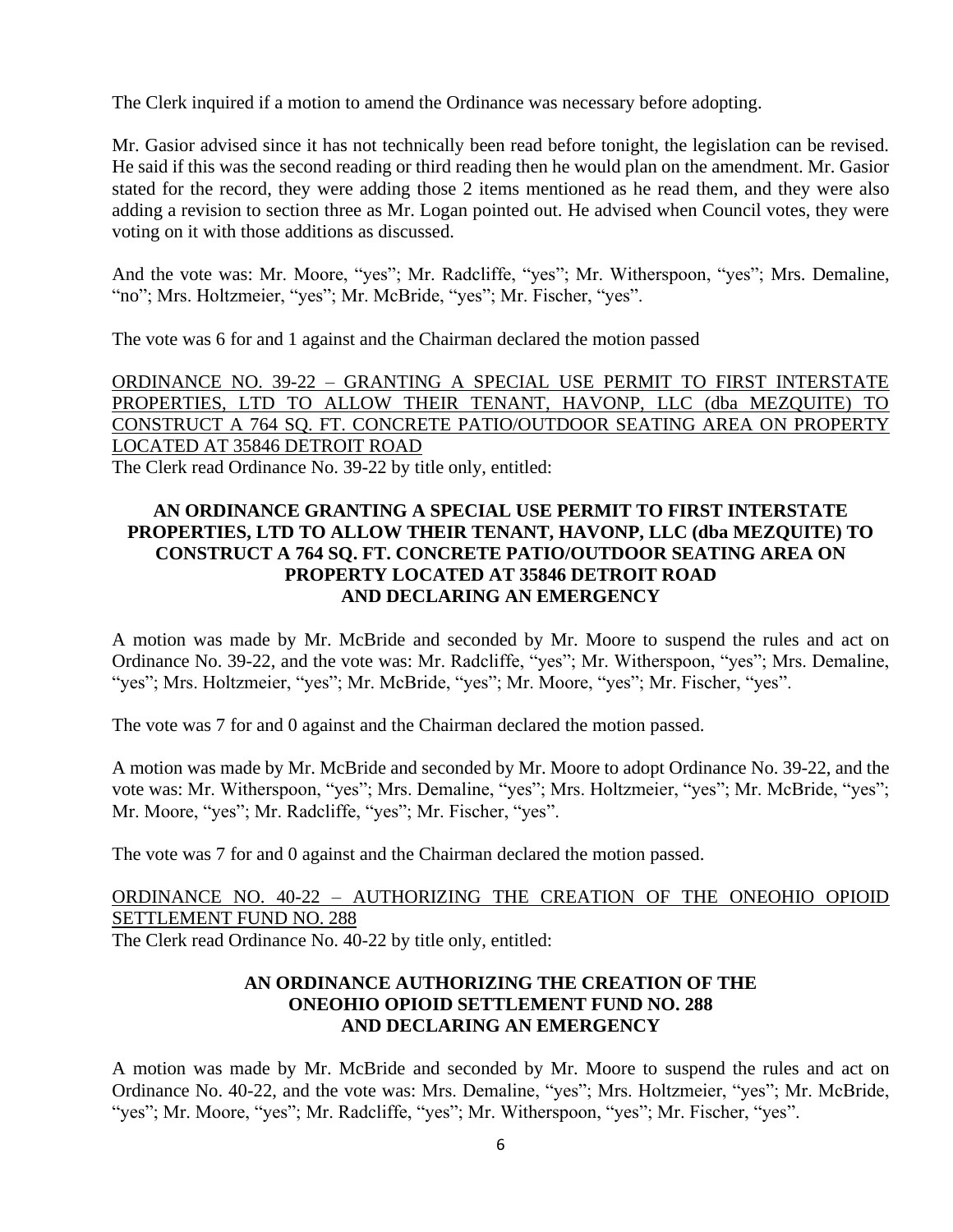The vote was 7 for and 0 against and the Chairman declared the motion passed.

A motion was made by Mr. McBride and seconded by Mr. Radcliffe to adopt Ordinance No. 40-22, and the vote was: Mrs. Holtzmeier, "yes"; Mr. McBride, "yes"; Mr. Moore, "yes"; Mr. Radcliffe, "yes"; Mr. Witherspoon, "yes"; Mrs. Demaline, "yes"; Mr. Fischer, "yes".

The vote was 7 for and 0 against and the Chairman declared the motion passed

#### ORDINANCE NO. 41-22 – REAPPROPRIATIONS

The Clerk read Ordinance No. 41-22 by title only, entitled:

### **AN ORDINANCE TO AMEND AND SUPPLEMENT APPROPRIATIONS ORDINANCE NO. 97-21 AND DECLARING AN EMERGENCY**

A motion was made by Mr. McBride and seconded by Mr. Moore to suspend the rules and act on Ordinance No. 41-22, and the vote was: Mr. McBride, "yes"; Mr. Moore, "yes"; Mr. Radcliffe, "yes"; Mr. Witherspoon, "yes"; Mrs. Demaline, "yes"; Mrs. Holtzmeier, "yes"; Mr. Fischer, "yes".

The vote was 7 for and 0 against and the Chairman declared the motion passed.

A motion was made by Mr. McBride and seconded by Mr. Moore to adopt Ordinance No. 41-22, and the vote was: Mr. Moore, "yes"; Mr. Radcliffe, "yes"; Mr. Witherspoon, "yes"; Mrs. Demaline, "yes"; Mrs. Holtzmeier, "yes"; Mr. McBride, "yes"; Mr. Fischer, "yes".

The vote was 7 for and 0 against and the Chairman declared the motion passed.

ORDINANCE NO. 42-22 – TO AMEND ORDINANCE NO. 413-68, PASSED JANUARY 15, 1969 COMMONLY KNOWN AS THE ZONING ORDINANCE OF THE CITY OF AVON, OHIO, AS AMENDED, REZONING A PORTION OF LAND (7.89 ACRE PARCEL) LOCATED ON THE NORTH SIDE OF CHESTER ROAD, PERMANENT PARCEL NO. 10-04-00-009-000-181 FROM M-1 GENERAL INDUSTRIAL DISTRICT TO R-3 MULTI-FAMILY RESIDENTIAL DISTRICT AND SUBJECT TO THE TERMS OF THE PARTIES DEVELOPMENT AGREEMENT The Clerk read Ordinance No. 42-22 by title only, entitled:

# **AN ORDINANCE TO AMEND ORDINANCE NO. 413-68, PASSED JANUARY 15, 1969 COMMONLY KNOWN AS THE ZONING ORDINANCE OF THE CITY OF AVON, OHIO, AS AMENDED, REZONING A PORTION OF LAND (7.89 ACRE PARCEL) LOCATED ON THE NORTH SIDE OF CHESTER ROAD, PERMANENT PARCEL NO. 10-04-00-009-000-181 FROM M-1 GENERAL INDUSTRIAL DISTRICT TO R-3 MULTI-FAMILY RESIDENTIAL DISTRICT AND SUBJECT TO THE TERMS OF THE PARTIES DEVELOPMENT AGREEMENT**

The Chairman declared this to be the first of three readings of Ordinance No. 42-22. A Public Hearing will be held on Monday, April 25, 2022 at 7:25 p.m.

Mr. McBride advised he wanted to go on record that the developer needs to make some improvements to the private streets in that development and get them up to grade so that stormwater is draining properly. He said he still thinks there is not enough off-site parking given the square footage of a number of those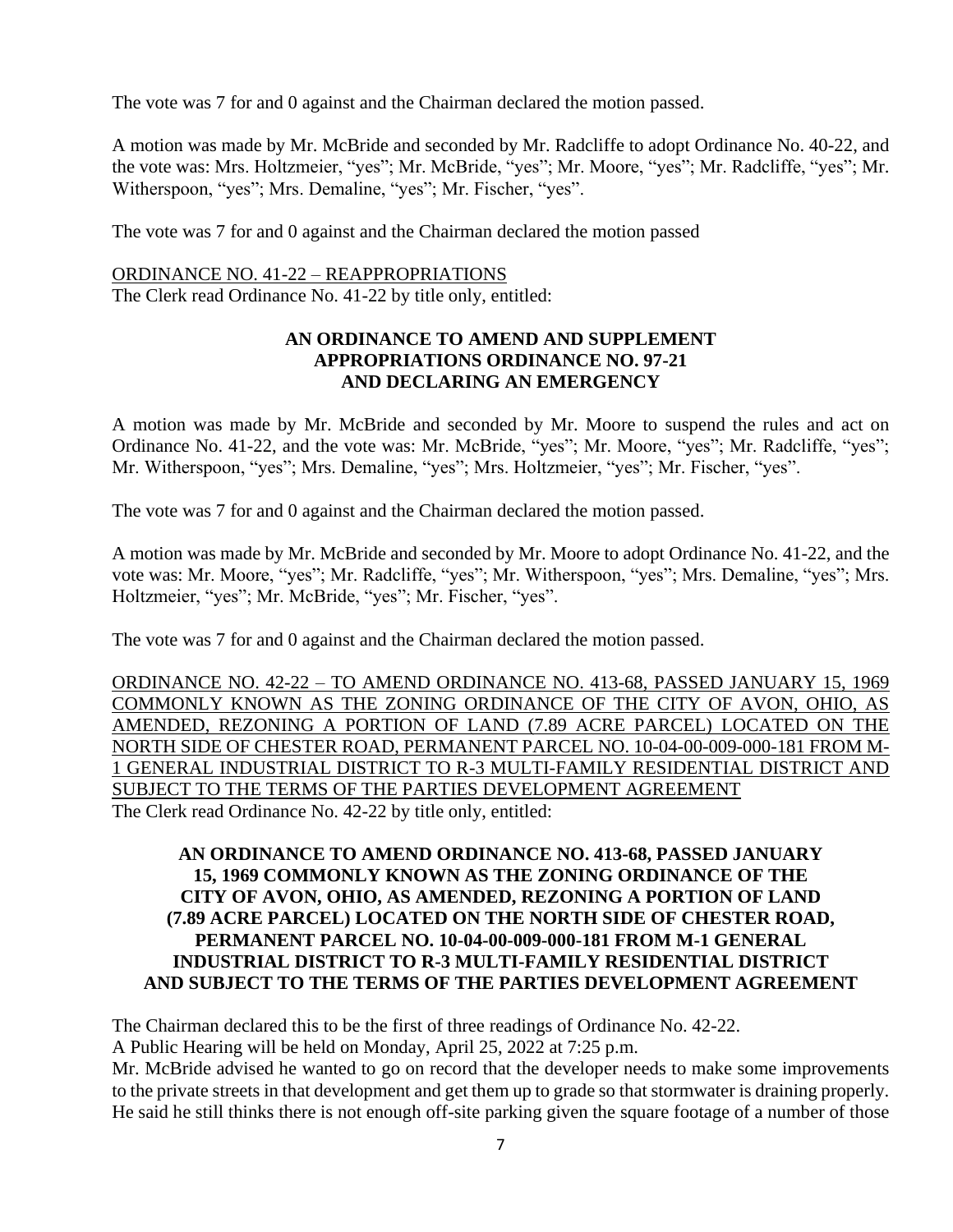units if someone has a party. Mr. McBride felt there should at least be parking for 30-40 vehicles. He stated imagine having 20-30 cars along the street in a confined area of townhomes; it would be a nightmare. Mr. McBride advised that developer has not properly planned to accommodate parking.

ORDINANCE NO. 43-22 – TO AMEND ORDINANCE NO. 76-18 ESTABLISHING COMPENSATION FOR THE PART-TIME, UNCLASSIFIED PAYROLL/HUMAN RESOURCES CLERK FOR THE CITY OF AVON

The Clerk read Ordinance No. 43-22 by title only, entitled:

### **AN ORDINANCE TO AMEND ORDINANCE NO. 76-18 ESTABLISHING COMPENSATION FOR THE PART-TIME, UNCLASSIFIED PAYROLL/HUMAN RESOURCES CLERK FOR THE CITY OF AVON AND DECLARING AN EMERGENCY**

A motion was made by Mr. McBride and seconded by Mr. Moore to suspend the rules and act on Ordinance No. 43-22, and the vote was: Mr. Radcliffe, "yes"; Mr. Witherspoon, "yes"; Mrs. Demaline, "yes"; Mrs. Holtzmeier, "yes"; Mr. McBride, "yes"; Mr. Moore, "yes"; Mr. Fischer, "yes".

The vote was 7 for and 0 against and the Chairman declared the motion passed.

A motion was made by Mr. McBride and seconded by Mr. Radcliffe to adopt Ordinance No. 43-22, and the vote was: Mr. Witherspoon, "yes"; Mrs. Demaline, "yes"; Mrs. Holtzmeier, "yes"; Mr. McBride, "yes"; Mr. Moore, "yes"; Mr. Radcliffe, "yes"; Mr. Fischer, "yes".

The vote was 7 for and 0 against and the Chairman declared the motion passed.

RESOLUTION NO. R-14-22 – TO AUTHORIZE THE MAYOR TO PARTICIPATE IN A COOPERATIVE PURCHASING PROGRAM WITH THE OHIO DEPARTMENT OF TRANSPORTATION, WINTER CONTRACT FOR ROAD SALT The Clerk read Resolution No. R-14-22 by title only, entitled:

# **A RESOLUTION TO AUTHORIZE THE MAYOR TO PARTICIPATE IN A COOPERATIVE PURCHASING PROGRAM WITH THE OHIO DEPARTMENT OF TRANSPORTATION, WINTER CONTRACT FOR ROAD SALT AND DECLARING AN EMERGENCY**

A motion was made by Mr. McBride and seconded by Mr. Moore to suspend the rules and act on Resolution No. R-14-22, and the vote was: Mrs. Demaline, "yes"; Mrs. Holtzmeier, "yes"; Mr. McBride, "yes"; Mr. Moore, "yes"; Mr. Radcliffe, "yes"; Mr. Witherspoon, "yes"; Mr. Fischer, "yes".

The vote was 7 for and 0 against and the Chairman declared the motion passed.

A motion was made by Mr. McBride and seconded by Mr. Moore to adopt Resolution No. R-14-22, and the vote was: Mrs. Holtzmeier, "yes"; Mr. McBride, "yes"; Mr. Moore, "yes"; Mr. Radcliffe, "yes"; Mr. Witherspoon, "yes"; Mrs. Demaline, "yes"; Mr. Fischer, "yes".

The vote was 7 for and 0 against and the Chairman declared the motion passed.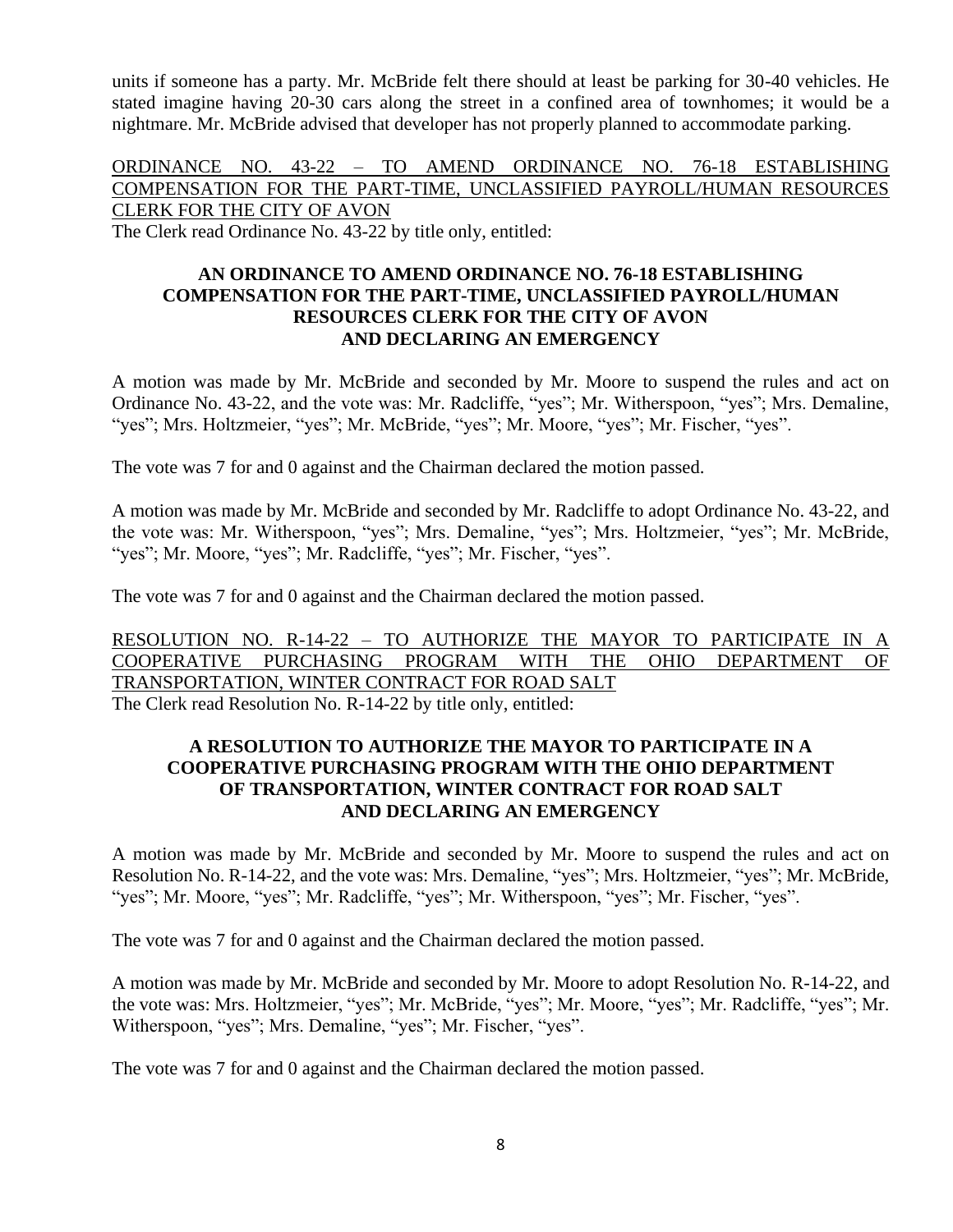RESOLUTION NO. R-16-22 – IN SUPPORT OF UKRAINE, THE BRAVE UKRAINIAN PEOPLE FIGHTING FOR THEIR FREEDOM AND ALL EFFORTS OF THE UNITED STATES GOVERNMENT TO OFFER AID AND ASSISTANCE TO THEM TO RESIST THE INVADING RUSSIAN MILITARY FORCES

The Clerk read Resolution No. R-16-22 by title only, entitled:

# **A RESOLUTION IN SUPPORT OF UKRAINE, THE BRAVE UKRAINIAN PEOPLE FIGHTING FOR THEIR FREEDOM AND ALL EFFORTS OF THE UNITED STATES GOVERNMENT TO OFFER AID AND ASSISTANCE TO THEM TO RESIST THE INVADING RUSSIAN MILITARY FORCES AND DECLARING AN EMERGENCY**

A motion was made by Mr. McBride and seconded by Mr. Moore to suspend the rules and act on Resolution No. R-16-22, and the vote was: Mr. McBride, "yes"; Mr. Moore, "yes"; Mr. Radcliffe, "yes"; Mr. Witherspoon, "yes"; Mrs. Demaline, "yes"; Mrs. Holtzmeier, "yes"; Mr. Fischer, "yes".

The vote was 7 for and 0 against and the Chairman declared the motion passed.

A motion was made by Mr. McBride and seconded by Mr. Moore to adopt Resolution No. R-16-22, and the discussion was:

Natasha Daina of 2432 Deerfield Drive, Avon, advised on behalf of the Ukrainian citizens of Avon in Lorain County, Ohio, she thanked Council for passing a Resolution. She said that Avon has something in common with Ukraine as they share the same flower; the sunflower is the flower of the City of Avon and it is also the national flower of Ukraine. Ms. Daina introduced her Aunt Joan Reidy, who is the owner of Avon Oaks Nursing Home here in Avon and she would like to offer City Council and the City Administration a sunflower with a packet of sunflower seeds. She said the sunflowers and seed packet gifts were prepared by Mary Zelek from Zelek Flower Shop in Lorain.

and the vote was: Mr. Moore, "yes"; Mr. Radcliffe, "yes"; Mr. Witherspoon, "yes"; Mrs. Demaline, "yes"; Mrs. Holtzmeier, "yes"; Mr. McBride, "yes"; Mr. Fischer, "yes".

The vote was 7 for and 0 against and the Chairman declared the motion passed

### REPORTS AND COMMENTS

MAYOR JENSEN advised Attorney Coyne will be at the Work Session of Council on April 18, 2022 to go over the development of the rezoning request, Ordinance No. 42-22. He said he would see if the developer was available to attend a meeting to address the concerns from the residents regarding the driveway aprons and the street grade in Phase 2 before this next phase goes through.

Mayor Jensen advised there would be something in a future Council packet for the Accounts Payable Clerk position. He said the Administration is looking at changing that position back to a full-time position. Mayor Jensen stated the role of that position has been expanded so they would have that in front of Council for approval before moving forward. He reiterated they have added some duties to that position and would like Council to look at that and consider making it a full-time position.

Mayor Jensen advised what is taking place in Ukraine with the Russian invasion is a reminder of how much each of us take for granted every day. He said he saw on the news the Ukrainian people leaving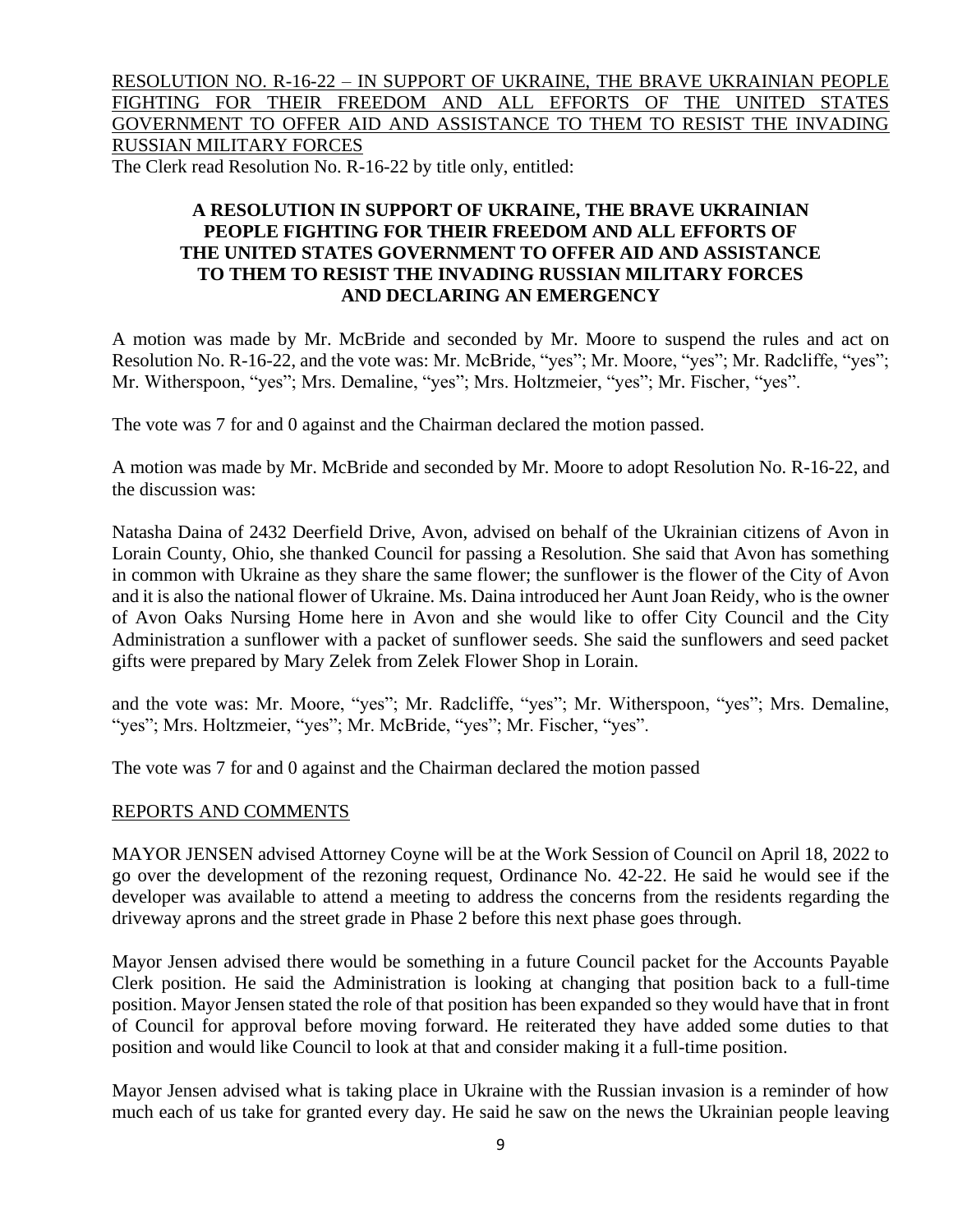their homes and everything they worked their whole lives for behind and it is a sad state that our own country has not given more support. Mayor Jensen stated he is proud of the support that Avon Council has shown tonight in support for Ukraine. He advised it seems surreal to him that he could be in his home one day and the next have to take only what he could carry with him. Mayor Jensen said he is grateful for what we have here in America and the support that Council has given to the Ukrainian people tonight.

#### COUNCIL MEMBERS:

MRS. DEMALINE, WARD 1, had no further comments.

MRS. HOLTZMEIER, AT LARGE, advised she wanted to mark an important passing in the City. She said as time marches on and life moves on, Avon has lost another one of its heroes. Mrs. Holtzmeier stated Al Grossman passed away recently and he was a 100-year-old World War II Veteran who lived here in Avon at St. Mary's of the Woods. She advised Mr. Grossman was a B-17 fighter pilot and he commanded a group that when you look at his discharge papers and it lists the number of hours that he flew, it was eleven days in combat missions cumulative over the course of his service. Mrs. Holtzmeier said he was a good guy; an interesting guy and Mr. Radcliffe got the chance to know him as well and Mayor Jensen and a few others in this room. She stated Mr. Grossman was recently the Grand Marshal at the Avon Fourth of July Bike Parade and he had a lot of fun doing that and so did his friends. Mrs. Holtzmeier advised Mr. Grossman was very proud of our Country and she surmises that he would be very proud to see Ms. Daina and her family here and to learn what Avon Council did tonight in support of Ukraine and what Ms. Daina and her family represent. She said that Mr. Grossman was a real Patriot and she wanted to mark his passing as a part of the permanent record.

MR. MCBRIDE, WARD 2, had no further comments.

MR. MOORE, WARD 3, had no comments.

MR. RADCLIFFE, WARD 4, had no comments.

MR. WITHERSPOON, AT LARGE, had no comments.

MR. FISCHER, AT LARGE, thanked Ms. Daina for bringing this issue to the forefront of Avon City Council by asking that they pass a Resolution in support of Ukraine. He advised he spoke with the Clerk previously about bringing the topic up but wondered if Avon was too small of a community for this kind of world event, but when a lot of small groups come together it can become a big thing. Mr. Fischer thanked Ms. Daina again and said that she was very brave to bring it to Council.

#### DIRECTORS/ADMINISTRATION:

MR. CUMMINS, CITY ENGINEER, had no further comments.

MS. FECHTER, ECONOMIC DEVELOPMENT/PLANNING COORDINATOR, reminded Council that they were invited to tour the Cahoon House on Stoney Ridge Road next Monday night, April 4, 2022 at 6:00 p.m. and she hoped to see them there. She advised there would also be a community ribbon cutting ceremony on Saturday, April 9, 2022 at 11:30 am., and added that the Cahoon House would be open on Saturday from 11:00 am to 3:00 p.m.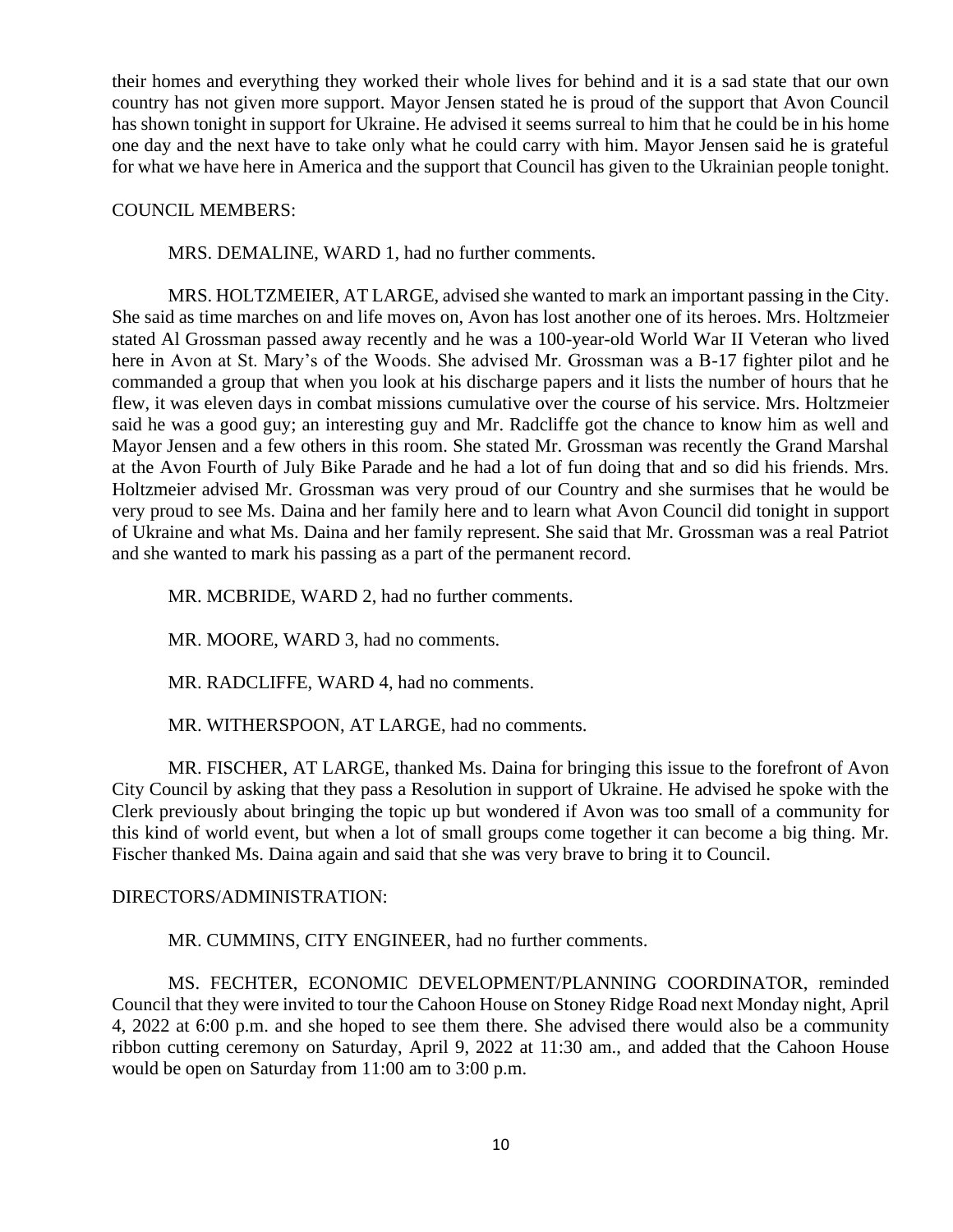MR. GASIOR, LAW DIRECTOR, advised he wanted to follow-up on Mayor Jensen's comment that Attorney Coyne will be here on April 18<sup>th</sup> at the Work Session of Council. He said at next week's Work Session on April 4<sup>th</sup> the developer would be here to address any of Council's concerns and that will allow time to adjust the Development Agreement and get it ready for Council at the third reading on the  $25<sup>th</sup>$  of April.

MR. LOGAN, FINANCE DIRECTOR, had no further comments.

MR. STREATOR, SAFETY/PUBLIC SERVICE DIRECTOR, had no comments.

### AUDIENCE:

Debra Kraft of 1481 Caymus Court, Avon, advised she lives in Concord Village, and she referred to it as that messy complex. She said she is one of only 83 homeowners in that development and most of them are afraid to come to a meeting, but she is encouraging them to come here by the  $25<sup>th</sup>$  of April if not before. Ms. Kraft stated they all bought into a complex that was beautiful the day they moved in and now that they are all settled with the exception of maybe six units, they expected by this point that the streets would be different, and the paving might be changed to concrete; that their sidewalks might be repaired; the flooding might go away; and the entrance to the complex might look better. She advised now that they know that someone could potentially bring in more construction for the next year and a half, they are all wondering why they bought into this community. Why are they allowing someone to come in and trash their homes for another year and a half? Ms. Kraft said those who live there do not feel like the developers care enough about what they sold to them. She stated the sales office did a fabulous job and she feels a little naïve personally when she realizes she is living in that every day. Ms. Kraft advised every day that it rains, she has a flood. She had a new white car when she moved in last June 2021 and she now has a black car and is at the carwash four days a week and that is just the surface of what they are dealing with. Ms. Kraft said she knows this developer does good work in some communities, but she feels like they are trying to cram them all into a place, make it a negative west side of the City and she just thought they should know that they really like their homes. She stated she should not get two nails in her tires twice a month and she is disappointed she bought in that complex. Ms. Kraft advised she loves this community, and she loves everything about it except for the development she lives in.

Mayor Jensen asked Mr. Cummins if there was a way that the City could make sure they finish Phase 2 before they move onto Phase 3 although he was aware there could still be issues with the pavement. He said he does not want to have the issues they had at Rose Senior Living where they did not finish the initial phase before they began work on the second phase.

Mr. Cummins advised he believes there was at least the idea floated of having an alternate construction entrance for the Phase 3 work that would come off Middle Road and that would certainly help. He said otherwise as far as the ponding of water and the like, once they have sufficient grass coverage in Phase 2 around the units that are already constructed, then the sediment control material can be taken out as that is what is causing the ponding seen in the pictures. Mr. Cummins stated that is a matter of the developers getting to the next step and completing it and the like. He advised there are ways that the developers could work around that, but that is something that would have to be brought to the developer's attention and made part of the overall discussion.

Mayor Jensen advised he would appreciate the Administration talking that over this week and when the developers come in, the City would be ready to have that conversation with them.